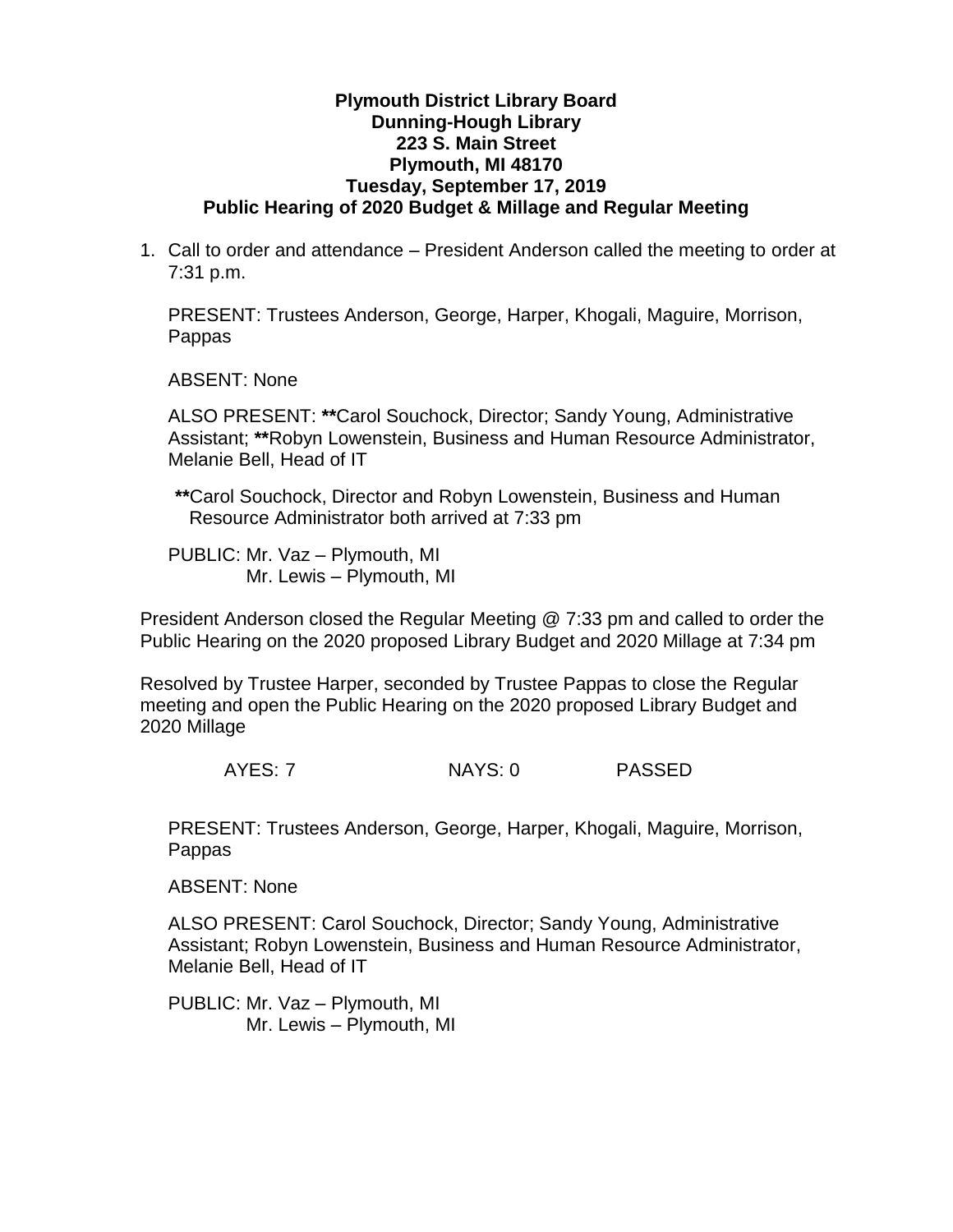DLB Meeting 09/17/2019 **Page 2** 

Public Comment –

 Mr. Vaz handed out a summary of his comments regarding the proposed 2020 Budget and Agenda Item #9.1 These comments are available in the Library's copy of the September 2019 Board packet. Please request assistance from Administrative staff for access

President Anderson closed the Public Hearing and called to order the regular meeting at 7:41 pm

Resolved by Trustee Pappas, seconded by Trustee Harper to close the Public Hearing and open the regular meeting

AYES: 7 NAYS: 0 PASSED

2. Approve agenda –

Resolved by Trustee Harper; seconded by Trustee Pappas to approve the agenda.

3. Approve minutes of August's regular meeting -

Resolved by Trustee Maguire; seconded by Trustee Harper to approve the Minutes of August's regular meeting.

AYES: 6 NAYS: 0 PASSED

ABSTAINED: Trustee George abstained from voting since she was not present at the August meeting

- 4. Public comment
	- Mr. Vaz handed out a summary of his comments regarding the emergency lighting upgrades. These comments are available in the Library's copy of the September 2019 Board packet. Please request assistance from Administrative staff for access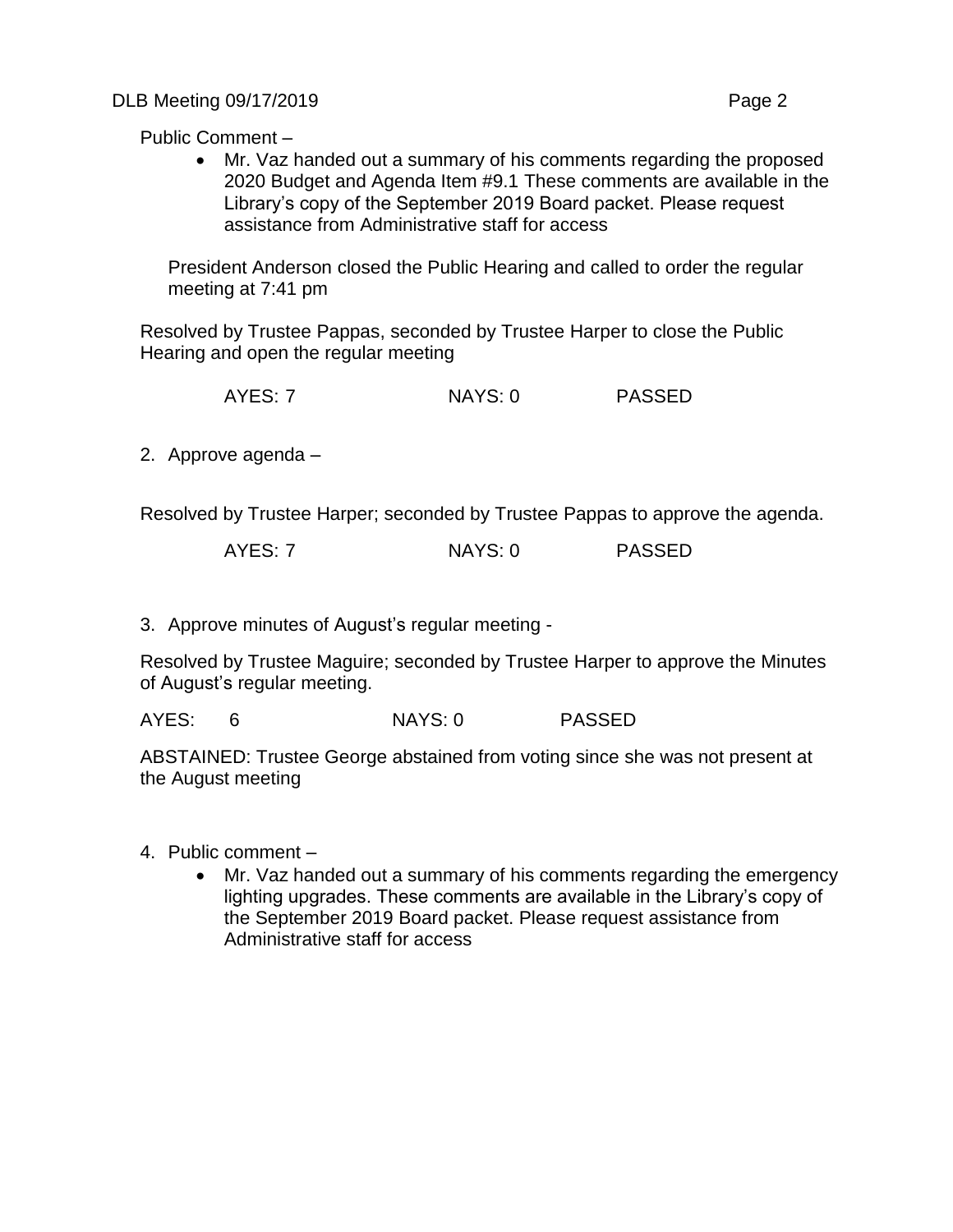- 5. Financial report and list of August's bills
	- Library expenditures are on track for the year, which is 67% completed
	- The Library received a dividend from MML for its share of claim funds not used
	- The Director is working to decrease the costs associated with the 'plain old telephone service', POTS, by reducing the number of lines used. The Library is unable to completely remove POTS since the elevators use POTS phone lines. She is considering adding a backup ISP service. Trustee Khogali suggested the Library consider 'Voice-Over IP' as an alternative system
	- The Library will be switching over to the enhanced '911' service before the end of this year, as mandated by law. This enhanced '911' service identifies the caller's location
	- Trustee Anderson asked if the Library had received its penal fines. Director Souchock said the fines are expected to be received in October. Legislature is looking at pulling penal fines away from libraries, since it is constitutional not statutory
	- The Library is continuing to investigate converting to LED lighting for long term cost savings. Trustee Khogali asked if there are grants for conversion from the utility companies that may be available to the Library. The Director said yes there are. The grants operate on a 'first come, first served' basis and only last as long as the limited amount of funds are available

Resolved by Trustee Maguire; seconded by Trustee Khogali to accept the financial report.

AYES: 7 NAYS: 0 PASSED

Resolved by Trustee Harper; seconded by Trustee Maguire to approve for payment check numbers 28409 through 28537 and August's payroll and retirement transfers and monthly interest notices.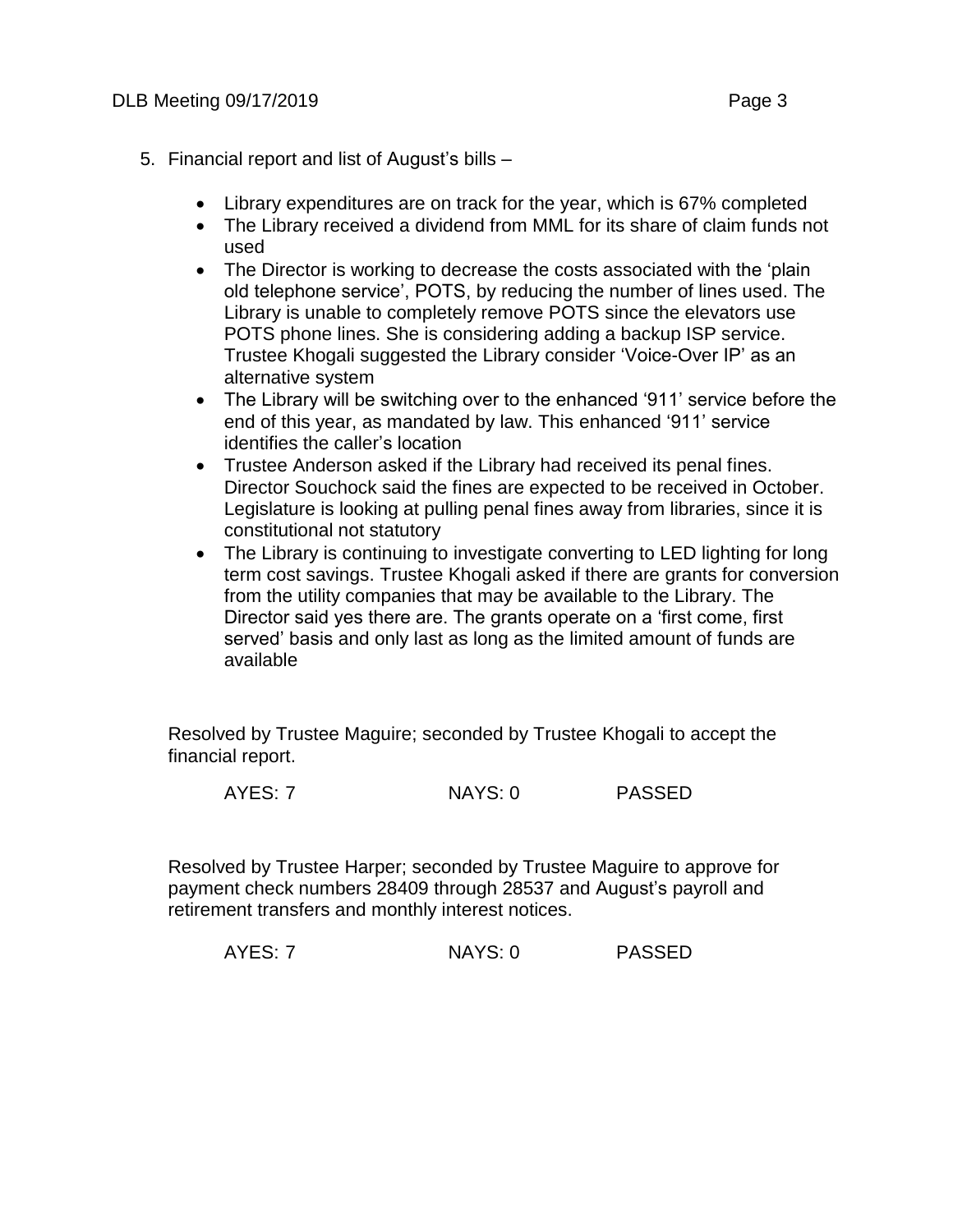- 6. Librarians' Report
	- Director Souchock thanked those board members who participated at the Fall Festival, with over 2,000 people visiting the Library's booth. The Library's magician show, at the Fall Festival, was attended by 389 people
	- Camp Plymouth, a Library sponsored event, had 44 adults and 65 children in attendance
	- Staff held our first "Escape Room" event in August, popular event in libraries targeted toward teens
	- Elizabeth Berg, a nationally known author, held an event at the Library with the support of the Friends, in early August
	- The Library's electronic resource circulation increased 52% over the same month last year
	- Trustee Harper asked if there is any consideration to change the OverDrive group that the Library is currently a part of. Director Souchock said no, the Library was one of the earliest members and has accumulated a large collection that would be lost if we changed
	- Shirley Bruursema has offered to meet with the Board. Three dates were offered with November 9<sup>th</sup> being selected
	- 6.1 Trustee Reports
		- Director Souchock handed out an informational newsletter authored by Shirley Bruursema
- 7. Committee Reports
	- 7.1 Building Committee No August Meeting
	- 7.2 Personnel Committee No August Meeting
	- 7.3 Goals Committee No August Meeting
	- 7.4 Finance Committee No August Meeting
- 8. Old Business
	- 8.1
- 9. New Business
	- 9.1 Technology Department Three Year Budget Plan
		- Melanie Bell, Head of IT, presented her working 3 year budget plan and answered general questions by the board
	- 9.2 Present 2020 Library Operating Budget
		- Director Souchock highlighted areas of the budget plan for 2020, with the intention of a more detailed analysis of the plan at the September 28<sup>th</sup> Budget Workshop meeting